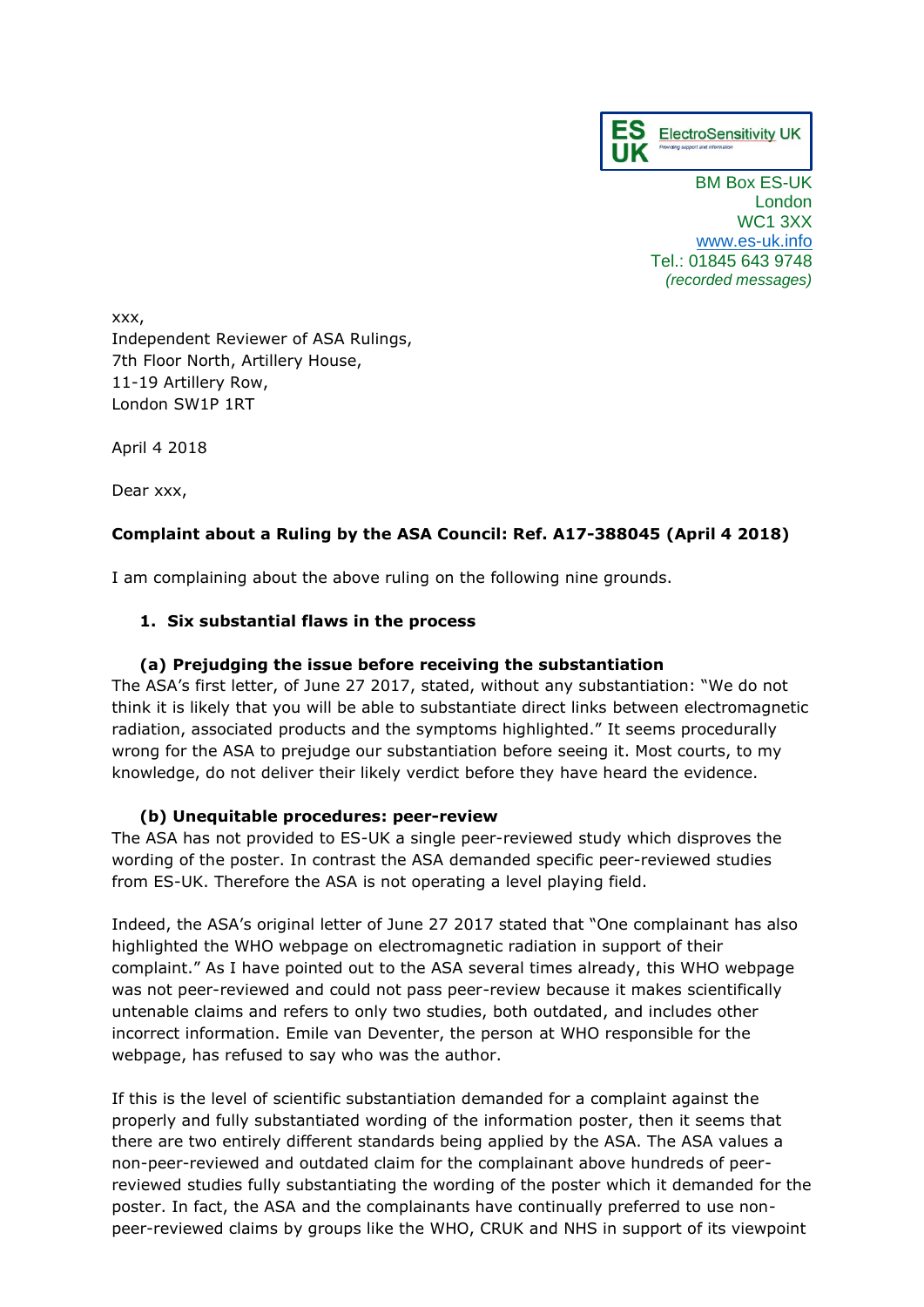rather than peer-reviewed studies. If these organisations presented accurate peerreviewed science, of course, there would be no need for any information poster, since these groups would then present the actual evidence and not their outdated and wishful thinking.

#### **(c) Unequitable procedures: full studies**

The ASA has demanded full studies and abstracts. This is a most unusual procedure. The ASA has shown that it lacks the ability to evaluate non-peer-reviewed claims effectively, so it is pointless to demand a full peer-reviewed paper where the ASA is even less likely to be able to assess e.g. the precise procedures of proteomics, radical pair and spinresonance effects, the relevance and scope of bio-assays and antagonists in determining molecular, cellular, intercellular and intracellular flux rates and their significance, along with biophysical judgements on factors such as non-linear effects involving frequency windows, modulation and pulse shapes. It seems likely that the ASA has not required full studies from the complainants against this poster, since no such studies can, by definition, exist given that positive studies substantiating the wording already exist.

#### **(d) Lack of Accountability**

One of the ASA's four Shared Values is that it is 'Accountable'. The ASA, however, does not apply accountability to its ruling and has refused to identify which scientist(s) wrote their critique. None of the ASA's Council is an expert on the health risks from electromagnetic exposure referred to in the poster. It seems as though the ASA is trying to hide its lack of scientific expertise by anonymity, whereas authorship in scientific review is crucial. This is one reason why the anonymous and non-peer-reviewed hypotheses promulgated by groups like the NHS, CRUK and WHO can be worthless.

#### **(e) Political motivation should be excluded**

The ASA's Code excludes 'Political advertisements' from its remit. This is because a political viewpoint is based on value judgements on which not all members of society agree. The same argument applies to the ASA's ruling which was clearly adopted for political and/or commercial reasons, since it is obviously scientifically invalid. Political reasons are one factor as to why the NHS and WHO information websites are wrong since their political masters refuse to allow accurate information as supported by the majority scientific viewpoint, instead preferring to keep to their minority hypothesis based on Schwan's mistake of 1953. This is why they cannot be peer-reviewed because they do not always present scientific information as the ASA would wish: honestly, fairly, not misleading and with full substantiation. The ASA should avoid making a similar political/commercial judgement on a health issue, without substantiating scientific evidence.

### **(f) Conflicts of Interest**

The ASA has conflicts of interest, in that it is financed by advertisers, including the wireless industry, such as mobile phone manufacturers and mobile phone operators. These obviously feel that accurate knowledge about the growing scientific evidence could jeopardise their reliance on radiofrequency radiation which is already classified as a 2B human carcinogen. It is inappropriate for the ASA to give a ruling in an area where it has significant financial benefit from the viewpoint adopted by the claimant.